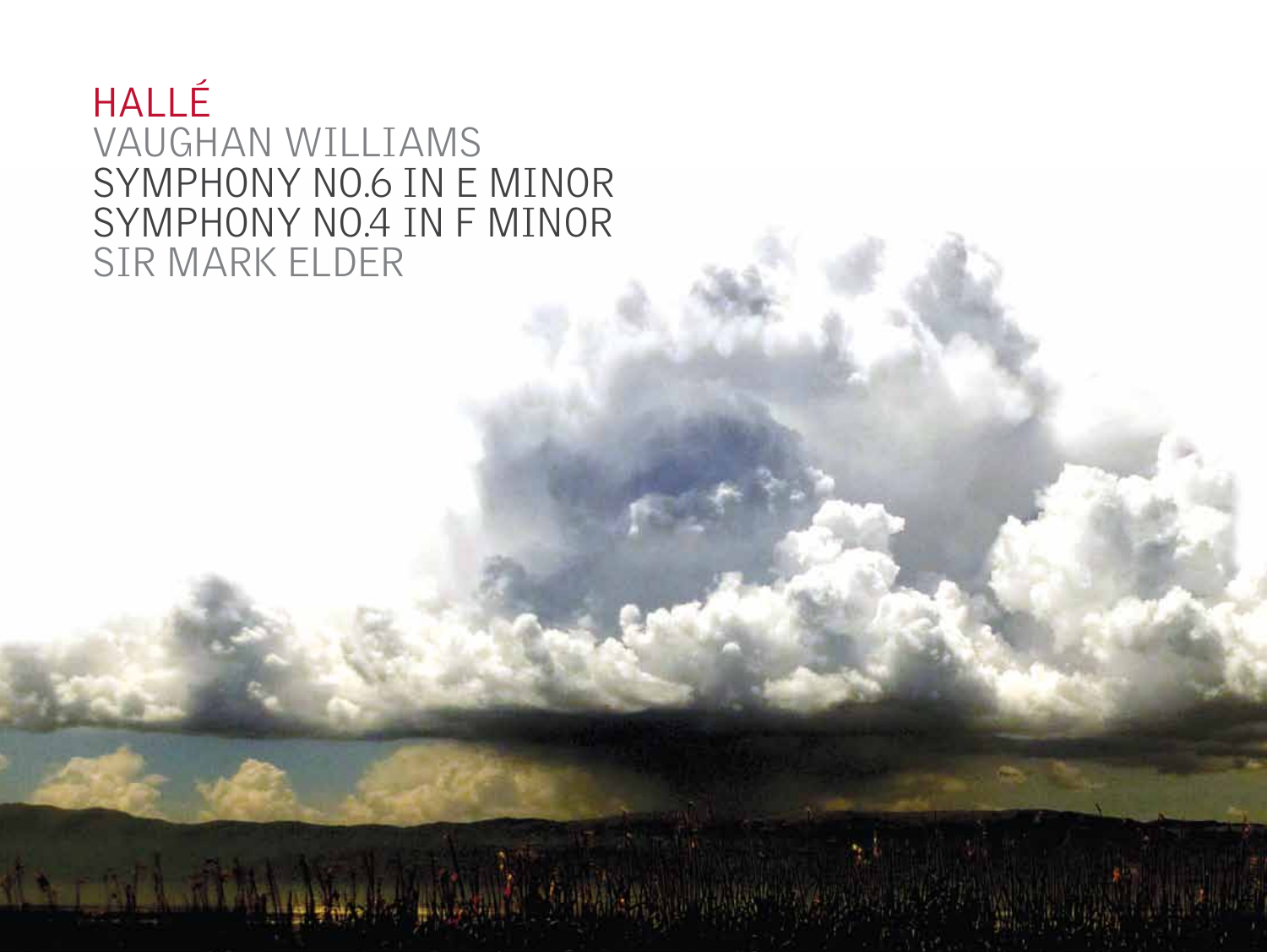# **RALPH VAUGHAN WILLIAMS (1872–1958)**

# **Symphony No.6 in E minor**

|                          |  | 1. $I$ Allegro –                               | 8.02 |
|--------------------------|--|------------------------------------------------|------|
|                          |  | 2. II Moderato –                               | 7.56 |
|                          |  | 3. III Scherzo: Allegro vivace -               | 6.44 |
|                          |  | 4. IV Epiloque: Moderato                       | 9.29 |
| SYMPHONY NO.4 IN F MINOR |  |                                                |      |
| 5. $I$                   |  | Allegro                                        | 819  |
|                          |  | 6. II Andante moderato                         | 9.57 |
|                          |  | 7. III Scherzo: Allegro molto                  | 5.38 |
|                          |  | 8. IV Finale con epilogo fugato: Allegro molto | 8.26 |
|                          |  |                                                |      |

# TOTAL TIMING 64.55

# **HALLÉ**

MUSIC DIRECTOR SIR MARK ELDER LEADER LYN FLETCHER

WWW.HALLE.CO.UK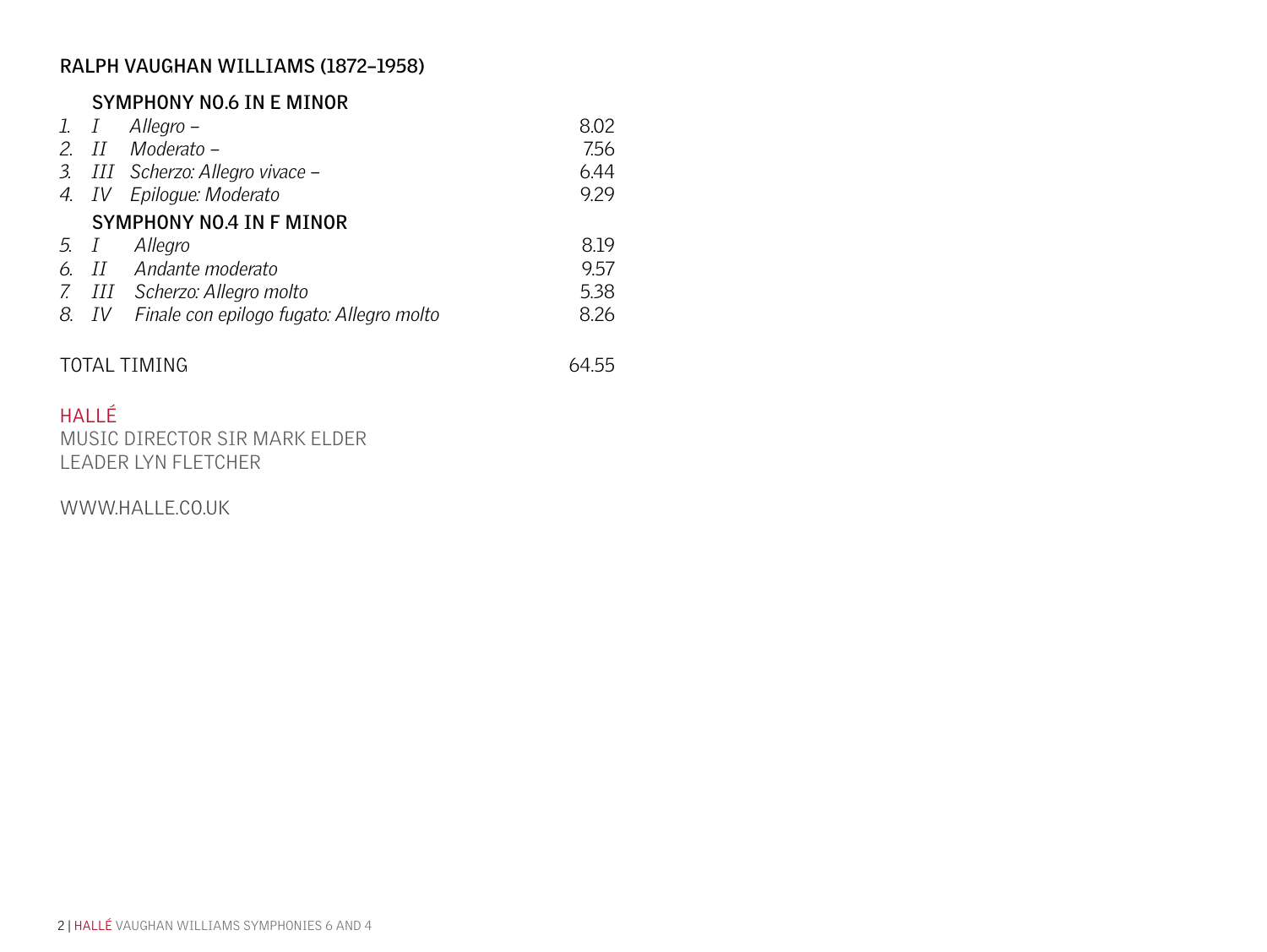# **RALPH VAUGHAN WILLIAMS (1872–1958) Symphony No.6 in E minor**

Vaughan Williams's Sixth Symphony was composed between 1944 and 1947 and first performed at the Royal Albert Hall in London on 21 April 1948, conducted by Adrian Boult. Its starting-point was a theme composed for, but not used in, the wartime film *Flemish Farm* (1943), while another of its themes was intended for some incidental music for Shakespeare's *Richard II*. This is significant because Vaughan Williams had begun to write film music in 1940. He enjoyed it and found it had a liberating effect on his imagination and encouraged him to make more extravagant use of the orchestra.

The Sixth caused a sensation at its premiere and was performed 100 times in two years. Nothing like that had occurred in English music since Elgar's First Symphony in 1908. Its beginning explodes in our ears like an avalanche. It has a slow movement in which an insistent Shostakovich-like three-note motif grows menacingly louder, as if describing the relentless approach of some monstrous apparition. The *Scherzo* is like a hell's kitchen of jazz and wailing saxophones; then it suddenly fizzles out into little fragments of sound and moves into a finale that never rises above a whisper, a 'Waste Land', yet with an oboe projecting a ghostly ray of hope (perhaps?) before the music dwindles away into oblivion.

Surely there was an external programme here? It's a war symphony, some critics said, the first post-Hiroshima symphony, depicting a world laid waste by atomic warfare. Malcolm Sargent said the *Scherzo* described the night during the war when a bomb hit the Café de Paris in London, killing the band and dozens of dancers. The composer angrily denied it. 'Can't a man just write a piece of music?' All he would say was that the finale could best be summed up in Prospero's words from *The Tempest*: 'We are such stuff as dreams are made on, and our little life is rounded with a sleep'. He liked the description of it as 'an agnostic's *Paradiso*'. So where does that leave us? Most safely with the music itself, undoubtedly one of VW's most masterly creations from every point of view. As a musical argument, it is taut and technically fascinating. The first movement contains one of the richest and most romantic melodies he ever wrote, an extraordinary contrast to the violence around it.

The orchestration throughout is expansive, virtuosic, magniloquently expressive.

The Sixth Symphony inaugurated the prolific and fruitful 15-year creative spell that ended in the year of Vaughan Williams's death with another symphony in E minor, his Ninth, yet it is a transition work in that it links his pre-1939 and post-1945 music. It is a kind of personal retrospective, acknowledging the influence of Holst, particularly 'Mars' and 'Neptune' from *The Planets*, and harking back (almost by way of thematic quotation) to VW's one-act opera *Riders to the Sea*, composed in the 1920s and another study in tragic desolation. When the Sixth appeared, audiences just released from the anxieties of war into the anxieties of peace, recognised its reflection of a deep spiritual struggle.

# THE MUSIC

The symphony is constructed from the opposition of major and minor thirds, the interval of the augmented fourth and a conflict of tonalities. The *Allegro* opens precipitately and dramatically with a clash of E minor and F minor. The music then becomes restless and jaunty, with prominent saxophone and side-drum. A 'close-harmony' type of tune lends a jazzy flavour. The 'official' second subject, in a modal B minor, is concerned, as are other themes, with the augmented fourth in alternations of major and minor. The development section maps this lyrical melody's efforts to gain ascendancy, culminating in its enunciation by the full brass, and later in its romantic transformation to E major for strings over chords for harps and trombones. Back comes the ferocity of the opening, but this subsides to an emphatic chord on the lower strings that merges into the beginning of the second movement on trumpets …

Here, the argument is between themes a semitone apart. A tense expectancy is heightened by the emergence of a three-note rhythmic figure, ominously reiterated on trumpets and drums. Four times this builds up to a furious climax. When its passion is spent, the cor anglais utters a lament and the drums rumble quietly before the *Scherzo* erupts in a noisy display of fugal energy …

The clatter of xylophones adds to the *Scherzo*'s exhilarating frenzy. The trio brings little respite, its saxophone tune later becoming a sarcastic march. The way to the *Scherzo* repeat is found by a succession of descending augmented fourths, accompanied by tremolando violins. The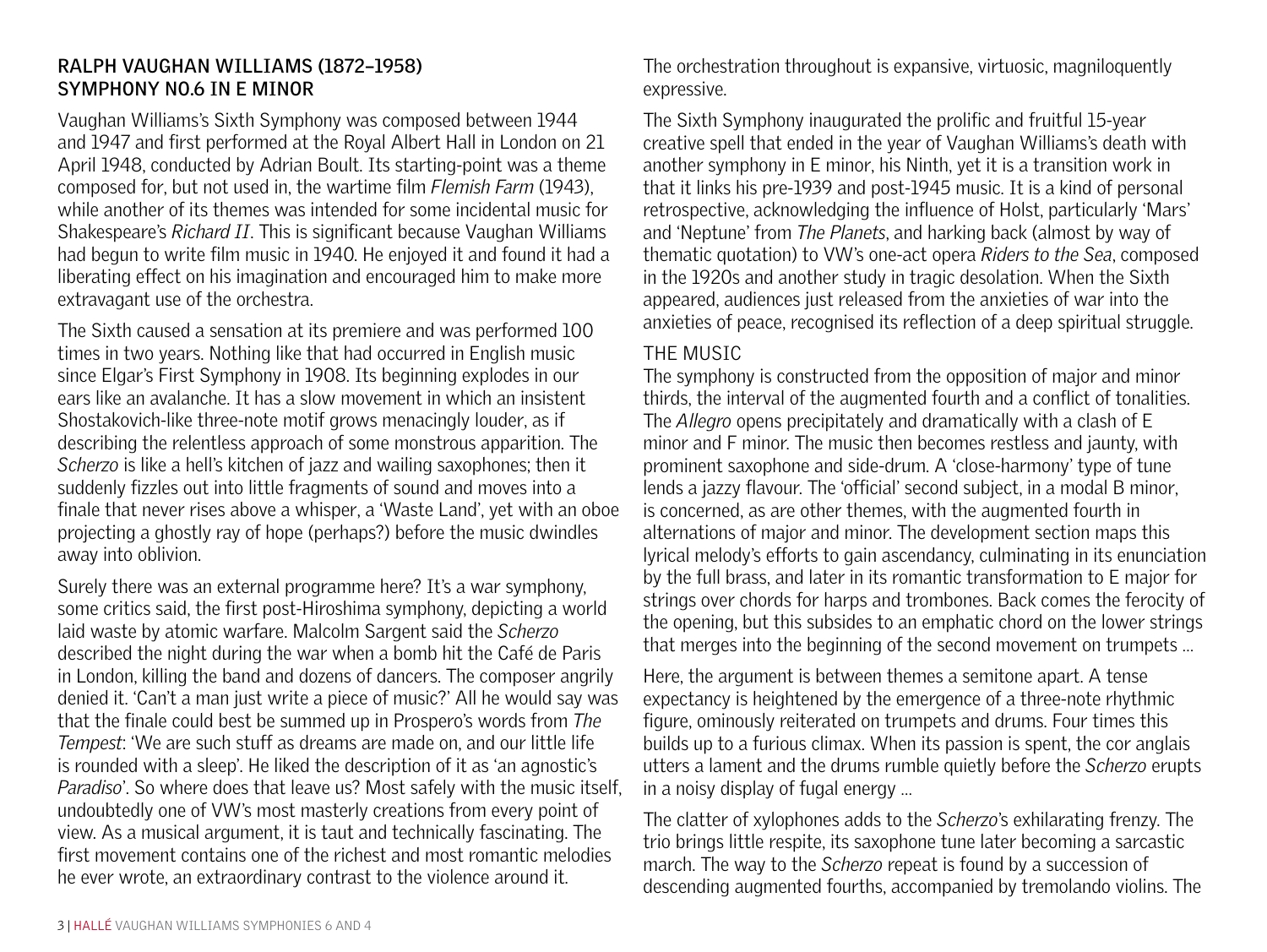movement loses its momentum and disintegrates; then the *Epilogue* begins …

This is directed to be played *sempre pianissimo e senza crescendo* ('always very quietly, without any crescendo'). The composer described it as 'whiffs of theme drifting about'. Tonality veers between E and F. There is a sighing phrase for brass and strings and an oboe elegy. Finally, violins and violas alternate chords of E minor and E major, while pizzicato cellos and basses recall the movement's main theme. The music drifts from our hearing toward an unknown region.

Michael Kennedy © 2014

# **Symphony No.4 in F minor**

The dissonance and harshness of Vaughan Williams's Fourth Symphony took many listeners by surprise when Adrian Boult conducted the BBC Symphony Orchestra in the first performance in Queen's Hall, London, on 10 April 1935. Yet they should not have done. A tougher harmonic idiom had been detectable in his oratorio *Sancta Civitas* (1923-5), in the Piano Concerto composed between 1926 and 1931 and in the masque for dancing *Job* (1930). Vaughan Williams began to write the symphony in 1931 and completed it in 1934. As early as 6 January 1932 enough was ready to be played through on two pianos to Holst, as was Vaughan Williams's custom. While Holst was in America in April of that year, he wrote to RVW: 'How's the new Sym.? When I get home in July, I want a 2-piano field day of both old and new versions', so we can deduce that he had made various suggestions which had been acted upon. He did not live to hear the finished work.

Inevitably, the symphony's boisterous mood and its grinding opening discord led commentators to interpret it as a reflection of the increasingly dangerous international situation, especially in Germany. But writing to a friend in 1937, Vaughan Williams emphatically denied this. 'I wrote it', he said, 'not as a definite picture of anything external –

e.g. the state of Europe – but simply because it occurred to me like that'. The only clue he gave was when he told friends that he began the symphony after he had read an account in *The Times* of a festival of contemporary music. A present-day critic, Geoff Brown, writing in the RVW Society Journal (No.21, June 2001) plausibly traced this article to 1 August 1931 when H. C. Colles wrote a retrospect of the previous week's festival of the International Society of Contemporary Music.

Discussing trends in modern symphonic writing, Colles wrote: 'They all rely on the same order of stimuli. The hearer is prodded into activity by dissonance, soothed by sentiment, overwhelmed by the power of a battering climax. The appeal is primarily sensuous, even though the composer makes play with formal processes of thematic development, such as fugato, basso ostinato or variations ... Perhaps there is no new principle to be discovered and the only thing to do is to make good music on an old principle ...'

Reading that, Vaughan Williams may well have said to himself: 'Just like Beethoven in his Fifth Symphony', because V.W.'s Fourth Symphony in several respects emulates the ground-plan of Beethoven's Fifth as well as 'playing with the formal processes' of fugato and ostinato and relying on 'the same order of stimuli' that Colles cited. It is remarkable, and Mr Brown's detective work struck oil. Like so much music, the symphony contains an element of self-portraiture and perhaps of personal frustration. Many of his friends recognised V.W.'s outbursts of temper in his music, his gusty humour and ribaldry. Perhaps that is why he said at a rehearsal: 'I don't know if I like it, but it's what I meant'.

# THE MUSIC

The first movement begins with two four-note phrases which run through the symphony as unifying motifs. The second subject is an ardent melody for strings ('soothed by sentiment'). This is elbowed aside by a march-like theme for horns and strings which, transferred to strings in D flat, brings the movement to a sombre close.

The slow movement is based on the second motto-theme, now heard on trumpets and trombones, then woodwind. Muted violins have a dirge-like theme over a plucked bass which leads to a long and bleak flute solo.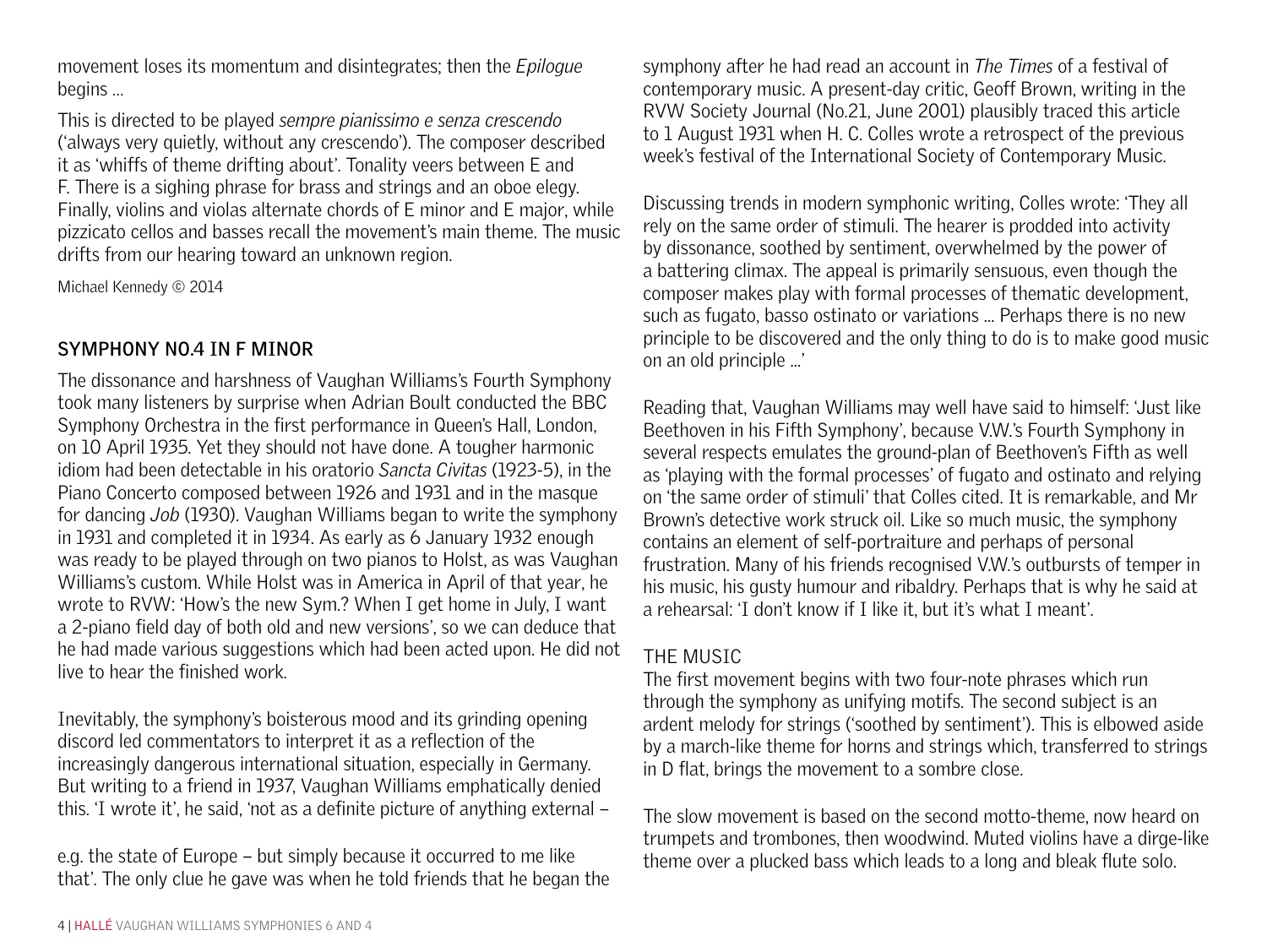The *Scherzo* is rumbustious, with a trio in which V.W. seems almost to parody his folk-dance style.

As in Beethoven, a bridge passage erupts into the *Finale*'s march-theme over an 'oompah' bass (V.W.'s term). There are reminiscences of the first movement before a fugal epilogue reaches 'a battering climax' with the return of the work's grinding opening bars. The end is a chord in F, slammed in our face.

Michael Kennedy © 2008

*Michael Kennedy (1926–2014) was for many years music critic of the 'Sunday Telegraph' and a regular contributor to 'Opera' magazine. He was the author of the 'Oxford Dictionary of Music' and wrote biographies of Elgar, Vaughan Williams, Britten, Walton, Mahler and Richard Strauss, as well as two histories of the Hallé.*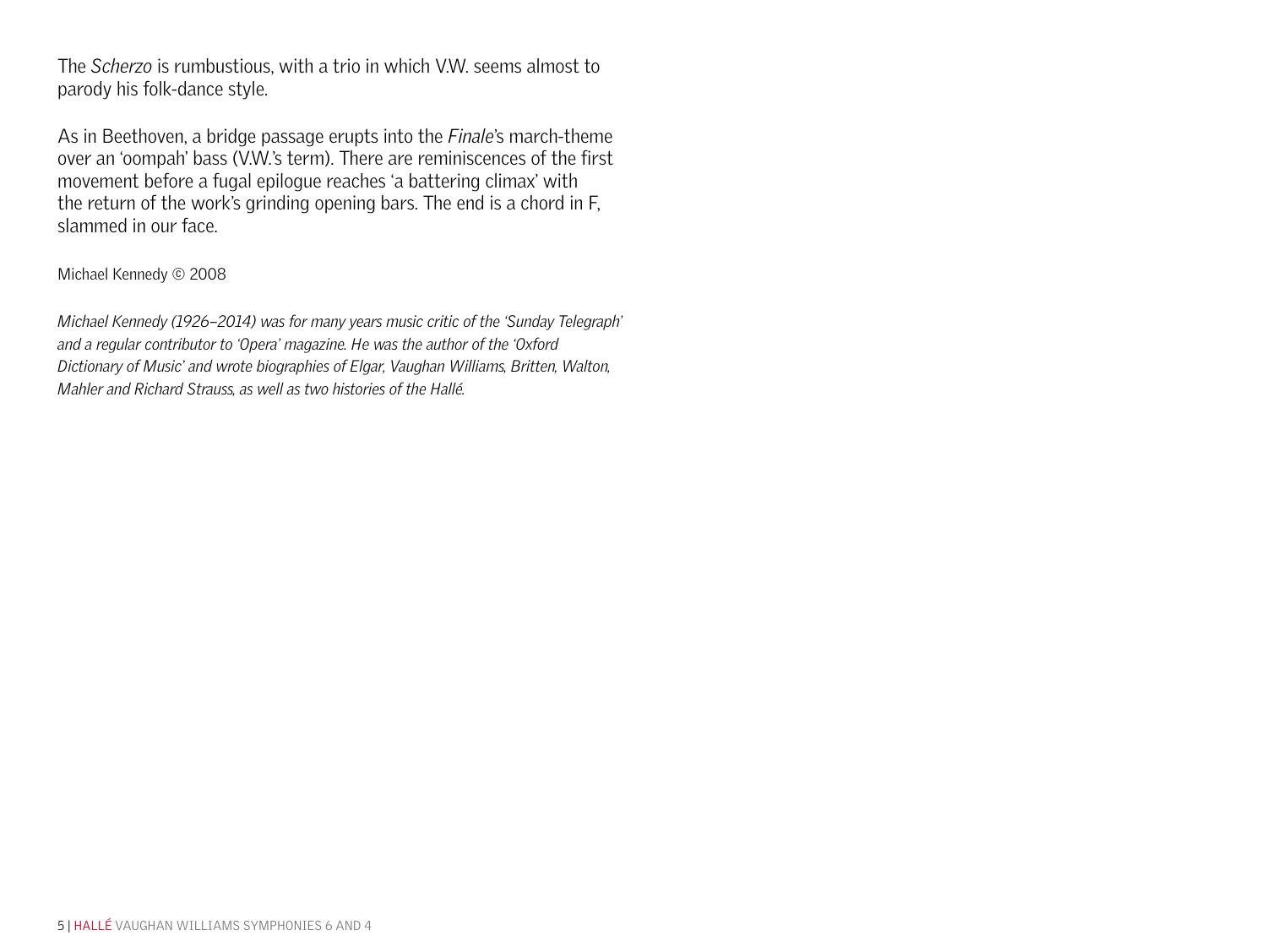# **RALPH VAUGHAN WILLIAMS (1872–1958) Symphonie n° 6 en mi mineur**

La Sixième Symphonie de Vaughan Williams fut composée entre 1944 et 1947 et créée au Royal Albert Hall de Londres le 21 avril 1948 sous la direction d'Adrian Boult. Son point de départ était un thème composé pour un film réalisé pendant la guerre, *The Flemish Farm* (1943), mais qui n'y fut pas utilisé, tandis qu'un autre de ses thèmes avait été conçu comme musique de scène pour une production de *Richard II*  de Shakespeare. Ce détail est important, car Vaughan Williams avait commencé à composer pour le cinéma en 1940. Cette activité lui plaisait et il trouvait qu'elle avait un effet libérateur sur son imagination et l'encourageait à utiliser l'orchestre de façon plus extravagante.

Lors de sa création, la Sixième fit sensation et fut donnée 100 fois en deux ans, du jamais vu dans le domaine de la musique anglaise depuis le succès de la Première Symphonie d'Elgar en 1908. L'introduction de l'ouvrage déferle à nos oreilles comme une avalanche. Elle comporte un mouvement lent dans lequel un motif de trois notes insistant et rappelant Chostakovitch se fait de plus en plus fort et menaçant, comme s'il décrivait l'approche inexorable de quelque apparition monstrueuse. Le *Scherzo* est comme une cuisine infernale où bouillonnent du jazz et des saxophones gémissants ; puis ce ne sont plus que des pétillements, de petits fragments de son et on passe à un finale qui ne s'élève jamais audessus du murmure, sorte de « terrain vague » où un hautbois projette néanmoins un rayon d'espoir incertain et fantomatique avant que la musique ne s'efface peu à peu dans le néant.

Mais qu'en est-il d'un éventuel programme extérieur ? « C'est une symphonie de guerre », ont dit certains critiques, la première symphonie post-Hiroshima qui dépeint un monde dévasté par les conflits atomiques. Selon Malcolm Sargent, le *Scherzo* décrivait la nuit où, au cours de la guerre, une bombe frappa le Café de Paris à Londres, tuant les membres de l'orchestre et des douzaines de danseurs, mais le compositeur le niait en bloc : « Est-ce qu'on ne peut pas écrire un morceau de musique et rien que ça ? » Il disait seulement que le finale pouvait être résumé en citant Prospero dans *La tempête* de Shakespeare : « Nous sommes faits de l'étoffe dont on fait les rêves, et notre petite vie est ourlée de sommeil ». Vaughan Williams aimait cette description où il voyait « un paradis

d'agnostique ». Alors où cela nous laisse-t-il ? En sûreté avec la musique elle-même, qui est clairement l'une des plus magistrales créations de Vaughan Williams, et ce à tous les points de vue. Sur le plan technique, sa trame musicale est tendue et passionnante. Le premier mouvement contient l'une des mélodies les plus opulentes et romantiques jamais écrites par le compositeur, et elle apporte un contraste extraordinaire à la violence qui l'environne. Du début à la fin, l'orchestration est expansive, virtuose et d'une expressivité grandiloquente.

La Sixième Symphonie a inauguré la période prolifique et fructueuse de 15 ans qui s'est achevée l'année de la mort de Vaughan Williams par une autre symphonie en mi mineur, sa Neuvième, et il s'agit pourtant d'une œuvre de transition du fait qu'elle relie sa musique d'avant 1939 à celle d'après 1945. C'est une sorte de rétrospective personnelle, qui salue l'influence de Holst, notamment « Mars » et « Neptune » dans *Les planètes*, et rappelle aussi (en se livrant presque à des citations thématiques) l'opéra en un acte *Riders to the Sea*, que Vaughan Williams composa dans les années 1920 et qui est lui aussi une étude de désolation tragique. Quand la Sixième vit le jour, les auditeurs, qui venaient juste d'être délivrés des affres de la guerre pour mieux plonger dans les angoisses de la paix, y reconnurent le reflet d'une profonde lutte spirituelle.

# LA MUSIQUE

La symphonie est construite sur l'opposition entre des tierces majeures et mineures, un intervalle de quarte augmentée et des tonalités irréconciliables. L'*Allegro* débute de manière précipitée et dramatique avec un choc entre mi mineur et fa mineur. La musique devient alors agitée et enjouée, avec une présence marquée du saxophone et de la caisse claire. Un type de mélodie en harmonie serrée lui prête une saveur jazzy. Le second sujet « officiel » est écrit dans une tonalité modale de si mineur et comme le font d'autres thèmes de l'ouvrage, il se préoccupe de la quarte augmentée dans des alternances de majeur et de mineur. La section de développement suit pas à pas les efforts déployés par cette mélodie lyrique pour prendre l'ascendant, culminant dans son énonciation par tout le pupitre de cuivres, puis dans une transformation romantique vers mi majeur pour les cordes sur un tapis d'accords des harpes et des trombones. Et c'est le retour de la férocité de l'ouverture,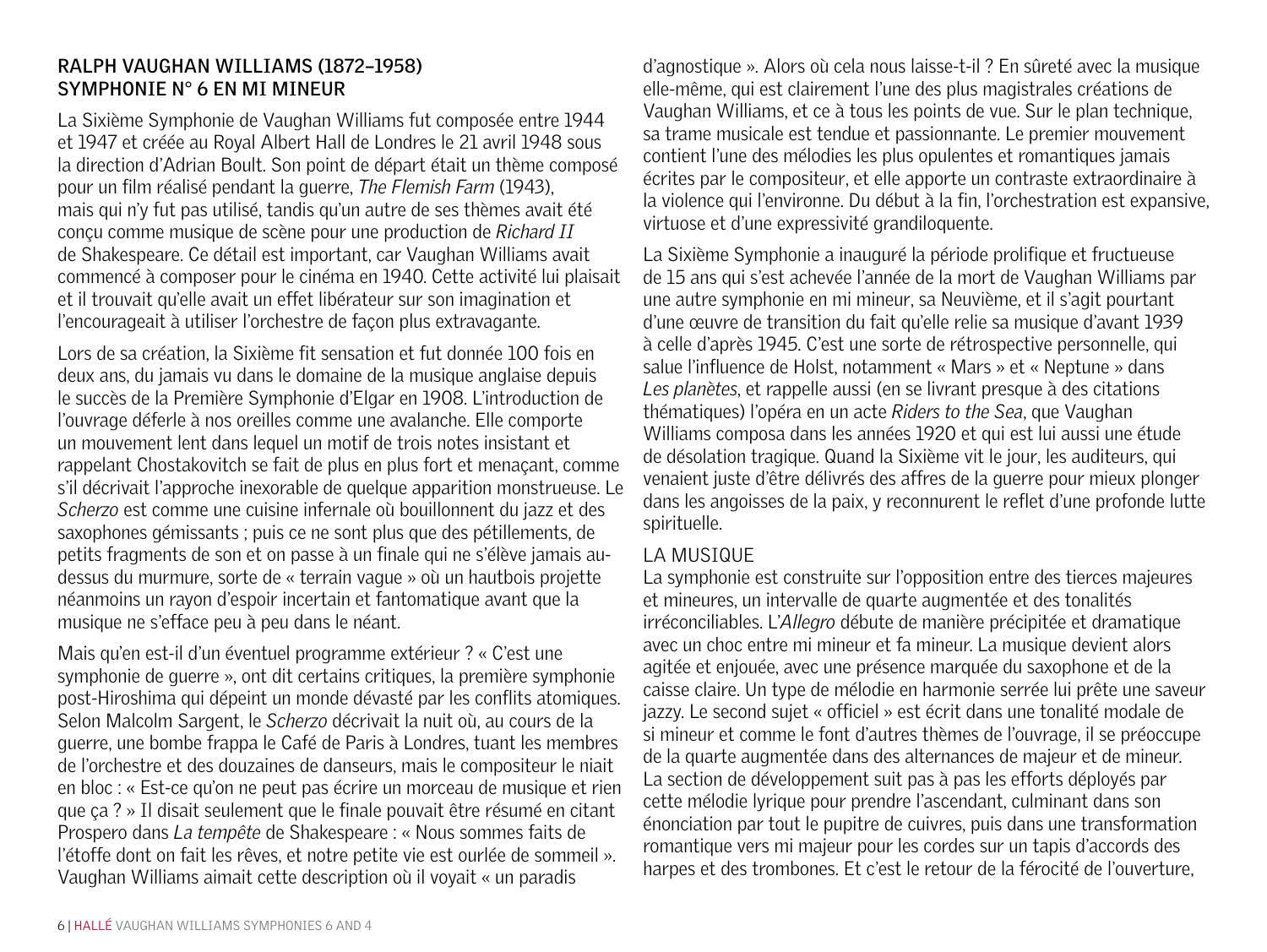mais celle-ci s'apaise sur un accord emphatique des cordes graves qui se fond dans le début du deuxième mouvement, initié par les trompettes.

Ici, le débat se déroule entre des thèmes séparés par un demi-ton. La tension ressentie est renforcée par l'émergence d'un dessin rythmique de trois notes, réitéré ensuite de manière menaçante par les trompettes et les tambours. Ce schéma se reproduit à quatre reprises jusqu'à un apogée furibond. Une fois toute cette passion dissipée, le cor anglais entonne une déploration sur un discret roulement de tambours avant que le *Scherzo* n'entre en éruption dans un bruyant déploiement d'énergie contrapuntique.

Le fracas des xylophones vient renforcer la frénésie électrisante du *Scherzo*. Le trio amène peu de répit, sa mélodie de saxophone finissant par devenir une marche goguenarde. La reprise du *Scherzo* est atteinte par le biais d'une succession de quartes augmentées descendantes, accompagnées par des violons *tremolando*. Le mouvement perd son élan et se désintègre, faisant place à l'*Épilogue*.

Celui-ci est marqué *sempre pianissimo e senza crescendo* (« toujours pianissimo et sans crescendo »). Le composer y voyait « des bribes de thème à la dérive ». La tonalité hésite entre mi et fa. Une phrase alanguie est confiée aux cuivres et aux cordes, puis on entend une élégie de hautbois. Enfin, les violons et les altos font alterner des accords de mi mineur et de mi majeur, tandis que les *pizzicati* des violoncelles et des contrebasses rappellent le thème principal du mouvement. En conclusion, la musique finit par s'en aller à la dérive, s'éloignant de nos oreilles vers des contrées inconnues.

Michael Kennedy © 2014 *Traduction française de David Ylla-Somers*

# **Symphonie n° 4 en fa mineur**

Quand Adrian Boult dirigea l'Orchestre symphonique de la BBC lors la création de la Quatrième Symphonie de Vaughan Williams au Queen's Hall de Londres le 10 avril 1935, les dissonances et l'âpreté de cet ouvrage prirent beaucoup de ses auditeurs par surprise. Il y avait eu pourtant des signes avant-coureurs : on décelait déjà un langage harmonique plus vigoureux dans l'oratorio *Sancta Civitas* (1923-1925) du compositeur, dans le Concerto pour piano qu'il écrivit entre 1926 et 1931 et dans le masque à danser *Job* (1930). Vaughan Williams s'attela à la composition de sa symphonie en 1931 et l'acheva en 1934. Dès le 6 janvier 1932, l'ouvrage était suffisamment prêt pour pouvoir être présenté à Holst dans son intégralité sur deux pianos, ainsi que Vaughan Williams en avait l'habitude. Alors que Holst se trouvait aux Etats-Unis en avril de cette même année, il écrivit à son confrère : « Comment va la nouvelle Symphonie ? À mon retour en juillet, je veux que nous nous en donnions à cœur joie sur deux pianos avec les deux versions, l'ancienne et la nouvelle ! » Nous pouvons donc en déduire qu'il avait fait plusieurs suggestions et que Vaughan Williams en avait tenu compte, hélas Holst ne vécut pas assez longtemps pour entendre l'ouvrage achevé.

Le caractère turbulent de la symphonie et le frottement de ses dissonances initiales ont inévitablement poussé les commentateurs à y voir un reflet de la situation internationale, de plus en plus tendue, en particulier en Allemagne. Pourtant, dans une lettre écrite à un ami en 1937, Vaughan Williams s'en défendait avec véhémence : « Je l'ai écrite non pas comme l'image définie de quelque chose d'extérieur, comme par exemple l'état actuel de l'Europe, mais simplement parce que c'est comme ça que la musique me venait. » Le seul indice qu'il donna fut quand il déclara à des amis qu'il avait commencé à composer la symphonie après avoir lu le compte-rendu donné par le *Times* d'un festival de musique contemporaine. Un critique d'aujourd'hui, Geoff Brown, qui écrivait dans le *Ralph Vaughan Williams Society Journal* (n° 21, juin 2001) a probablement identifié cet article : c'était celui qui fut publié le 1<sup>er</sup> août 1931 par H. C. Colles et qui retracait le déroulé du festival organisé la semaine précédente par le Cercle international de musique contemporaine.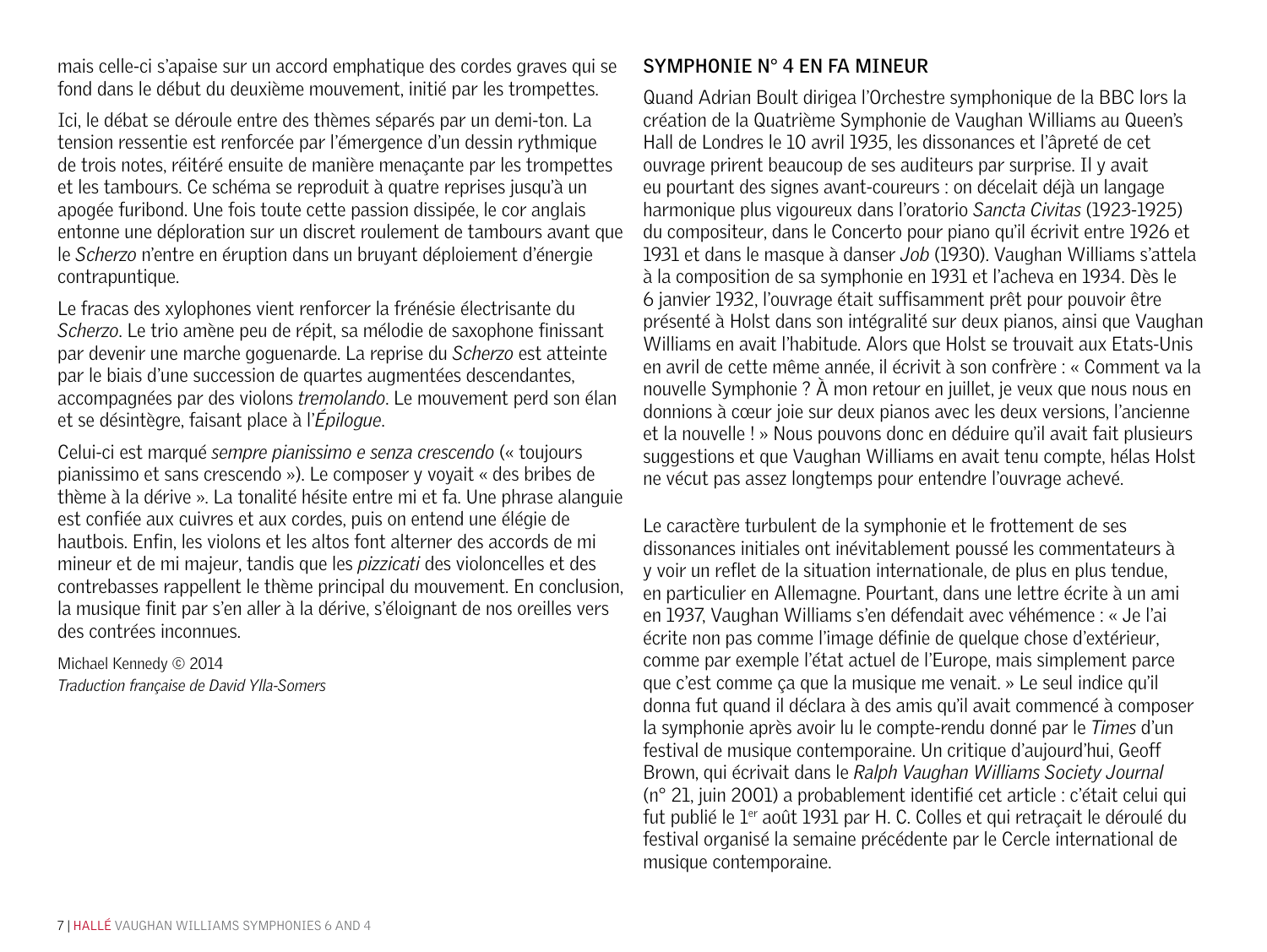Parlant des tendances de l'écriture symphonique moderne, Colles écrivait : « Elles reposent toutes sur le même type de stimuli. L'auditeur est poussé à l'activité par les dissonances, apaisé par les sentiments ou bouleversé par la puissance d'un climax percutant. La séduction est avant tout sensuelle, même si le compositeur s'amuse avec les processus formels de développement thématique comme le *fugato*, la basse *ostinato* ou les variations... Peut-être n'y-t-il pas de nouveau principe à découvrir et que la seule chose qu'il reste, c'est de faire de la bonne musique sur de vieux principes... »

S'il avait lu ces lignes, Vaughan Williams se serait sûrement dit « tout comme Beethoven dans sa Cinquième Symphonie », car par plusieurs aspects, sa Quatrième Symphonie s'inspire du plan de base de la Cinquième de Beethoven tout en « s'amusant avec les processus formels » du *fugato* et de l'*ostinato* et en se reposant sur « le même type de stimuli » qu'évoquait Colles. Tout cela est remarquable, et le travail de détective de M. Brown est vraiment pertinent. Comme tant de pages de musique, cette symphonie contient des éléments d'autoportrait, voire de frustration personnelle. Nombre des amis de Vaughan Wiliams reconnurent les éclats de colère du compositeur dans sa musique, mais aussi son humour ravageur et sa grivoiserie. C'est sans doute pour cela qu'il déclara un jour en répétition : « Je ne sais pas si ça me plaît, mais en tout cas c'est ce que je voulais dire. »

# LA MUSIQUE

Le premier mouvement commence par deux phrases de quatre notes qui émaillent toute la symphonie et servent de motifs intégrateurs. Le second sujet est une ardente mélodie pour cordes (on est « apaisé par les sentiments »). Elle est évincée par un thème apparenté à une marche confié aux cors et aux cordes qui, transféré aux cordes en *ré* bémol, amène le mouvement à une sombre conclusion.

Le mouvement lent est fondé sur le deuxième thème-signature, que l'on entend maintenant aux trompettes et aux trombones, puis aux vents. Les violons avec sourdine énoncent un thème funèbre au-dessus d'une ligne de basse *pizzicato* qui mène à un long solo de flûte austère.

Le *Scherzo* est remuant, avec un trio dans lequel Vaughan Williams semble presque parodier son style de danse populaire.

Comme chez Beethoven, un passage de transition laisse place à l'éruption du thème de marche du *Finale* au-dessus d'une basse qui fait « *oompah* » (selon le terme du compositeur). On rencontre des réminiscences du premier mouvement avant un épilogue contrapuntique qui atteint « un climax percutant » avec le retour des mesures grinçantes du début de l'ouvrage, et tout s'achève sur un accord de *fa* qui nous claque au visage.

Michael Kennedy © 2008 *Traduction française de David Ylla-Somers*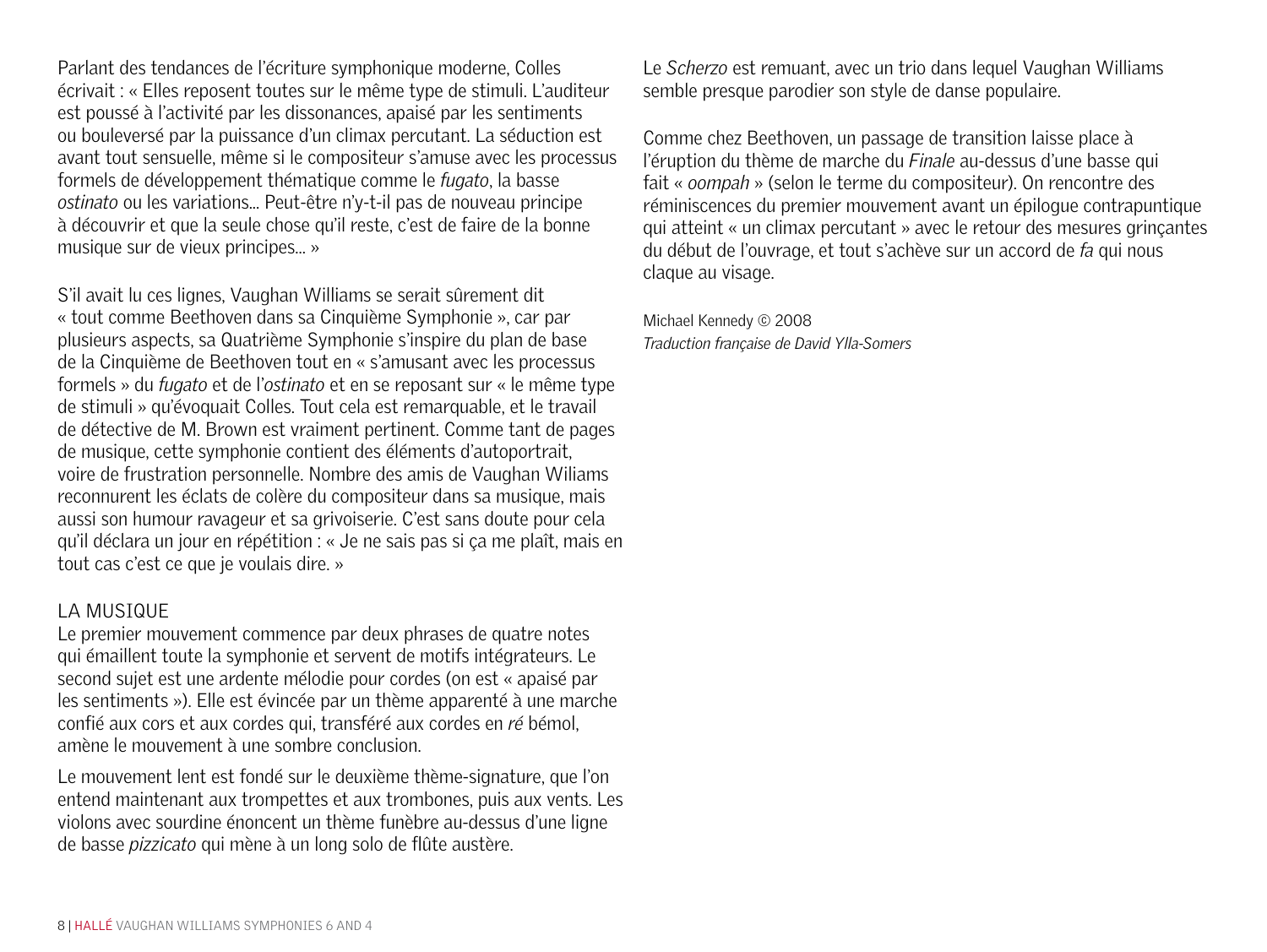# **RALPH VAUGHAN WILLIAMS (1872–1958) Sinfonie Nr. 6 in e-Moll**

Vaughan Williams' Sinfonie Nr. 6 entstand zwischen 1944 und 1947 und wurde unter Adrian Boult in der Londoner Royal Albert Hall am 21. April 1948 uraufgeführt. Sie fußt auf einem Thema, das für den Kriegsfilm *Flemish Farm* (1943) komponiert wurde, dort aber keine Verwendung fand, und greift ein weiteres Thema auf, das als Bühnenmusik für Shakespeares *Richard II*. gedacht war. Dieser Zusammenhang ist bedeutend, da Vaughan Williams 1940 mit dem Schreiben von Filmmusik begonnen hatte. Er fand Gefallen daran; es wirkte sich, so sein Empfinden, befreiend auf seine Vorstellungskraft aus und ermutigte ihn zu ausgiebigerem Einsatz des Orchesters.

Die Sechste Sinfonie wurde bei ihrer Premiere als Sensation gefeiert und in den folgenden zwei Jahren einhundert Mal aufgeführt. Etwas Vergleichbares hatte es seit Elgars Erster Sinfonie im Jahr 1908 in der englischen Musik nicht mehr gegeben. Der Anfang explodiert in den Ohren des Zuhörers wie ein Wasserfall. In einem langsamen Satz schwillt ein beharrliches, an Schostakowitsch erinnerndes Drei-Noten-Motiv bedrohlich laut an, als würde eine fürchterliche Erscheinung unaufhaltsam näher rücken. Das Scherzo präsentiert sich als tumultartige Szene aus Jazz und jaulenden Saxophonen, verläuft sich aber dann in kleinen Klangfragmenten und mündet in ein Finale, das kaum mehr als ein Flüstern ist – ein "Niemandsland", in dem jedoch eine Oboe – vielleicht – noch einen geisterhaften Hoffnungsschimmer aufscheinen lässt, bevor die Musik ins Nichts entschwindet.

All das legt ein durch äußerliche Einflüsse bestimmtes Programm nahe. Einige Kritiker nannten das Werk eine Kriegssinfonie, die erste Sinfonie nach Hiroshima, in der eine vom Atomkrieg verwüstete Welt gespiegelt werde. Malcolm Sargent meinte, das Scherzo beschreibe die Kriegsnacht, in der das Café de Paris in London von einer Bombe getroffen wurde und die Kapelle sowie Dutzende Tänzer starben. Der Komponist wehrte sich vehement gegen diese Interpretationen. "Kann man nicht einfach nur ein Stück Musik schreiben?" Er bekannte nur, dass das Finale wohl am ehesten mit den Worten von Prospero aus Shakespeares *Der Sturm* gefasst werden könne: "Wir sind aus Stoff,

aus dem die Träume sind, und unser kleines Leben ist von einem Schlaf umringt." Ihm gefiel die Bezeichnung des Werkes als "ein agnostisches *Paradiso*". Woran können wir uns nun also halten? Am ehesten wohl an die Musik, die zweifellos und in jeder Hinsicht als Vaughan WilliamsĐ meisterhafteste Schöpfung gelten kann. Als musikalisches Argument ist sie straff und technisch faszinierend gestaltet. Der erste Satz enthält eine der reichsten und romantischsten Melodien aus der Feder des Komponisten, die in einem außerordentlichen Kontrast zur sie umgebenden Gewalt steht. Das gesamte Werk ist durch eine ausgedehnte, virtuose und höchst expressive Orchestrierung gekennzeichnet.

Mit der Sinfonie Nr. 6 begann eine produktive kreative Phase, die 15 Jahre dauern sollte und erst im Jahr nach Vaughan WilliamsĐ Tod mit einer weiteren Sinfonie in e-Moll, seiner Neunten, endete. Es handelt sich jedoch auch um ein Übergangswerk, das einen Bogen zwischen seinem musikalischen Schaffen vor 1939 und nach 1945 schlug. Man kann es wohl als eine Art persönlichen Rückblick bezeichnen, in dem der Komponist den Einfluss von Holst, insbesondere bezüglich der Sätze "Mars" und "Neptune" aus *The Planets*, erkennen lässt und auf seine eigene einaktige Oper *Riders to The Sea* aus den Zwanziger Jahren, auch sie eine Studie tragischer Verwüstung, zurückgreift – und zwar fast in Form eines thematischen Zitats. Das Publikum, das bei Erscheinen der Sechsten Sinfonie gerade von der angstvollen Zeit des Krieges in die angstvolle Zeit des Friedens entlassen worden war, erkannte in ihr die Spiegelung eines tiefen spirituellen Kampfes.

# DIE MUSIK

Strukturell basiert die Sinfonie auf dem Gegensatz von großen und kleinen Terzen, dem Intervall der übermäßigen Quarte und einem Widerstreit der Tonalitäten. Das Allegro beginnt voreilig und dramatisch mit einem Widerspiel von e-Moll und f-Moll. Im Anschluss nimmt die Musik eine rastlose und muntere Form an; hier stehen das Saxophon und die kleine Trommel im Vordergrund. Eine Melodie in einer Art "Close Harmony"-Arrangement verleiht der Musik eine jazzige Note. Im "offiziellen" zweiten Thema in modalem h-Moll tritt, wie auch bei anderen Themen, die übermäßige Quarte in Variationen von Dur und Moll in Erscheinung. In der Fortführung wird diese lyrische Melodie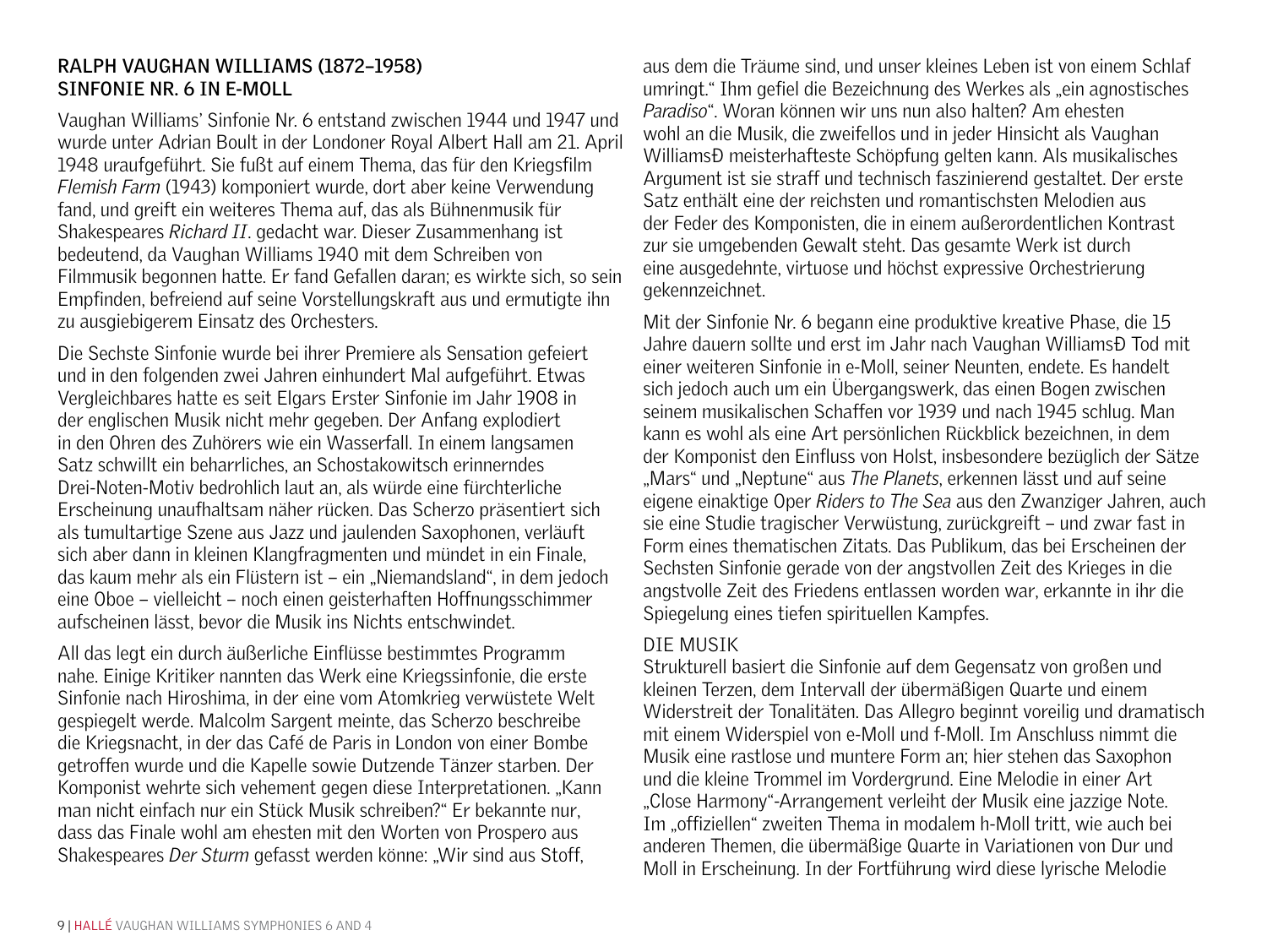aufsteigend abgebildet; auf dem Höhepunkt wird sie durch das gesamte Blechbläser-Ensemble artikuliert, später dann erscheint sie in romantischem Gewand in E-Dur für Streicher über Akkorden für Harfen und Posaunen. Schließlich kehrt die Wildheit des Beginns wieder, doch sie weicht einem eindringlichen Akkord der tiefen Streicher, der in den zweiten Satz auf den Trompeten übergeht …

Hier wird das Argument zwischen Themen, die ein Halbton trennt, ausgetragen. Die Atmosphäre gespannter Erwartung wird noch verstärkt durch das Hinzutreten einer rhythmischen Figur aus drei Noten, die unheilschwanger von den Trompeten und Trommeln aufgegriffen wird. Viermal wird auf diese Weise ein furioser Höhepunkt erreicht. Nach Erlöschen der Leidenschaft erklingt auf dem Englischhorn eine Klage und die Trommeln rumoren leise, bevor sich das Scherzo in einem geräuschvollen Schauspiel fugaler Energie die Bahn bricht …

Das Klappern der Xylophone trägt noch zur aufregenden Raserei des Scherzos bei. Auch das Trio bietet kaum Einhalt; seine Saxophonmelodie geht später in einen sarkastischen Marsch über. Die Wiederholung des Scherzos wird mit einer Folge von absteigenden übermäßigen Quarten, begleitet von tremolierenden Geigen, eingeleitet. Der Satz verliert an Fahrt und löst sich auf; der Weg ist nun frei für den Epilog …

Den Anweisungen nach soll dieser Teil *sempre pianissimo e senza crescendo* ("stets sehr ruhig, ohne jedes Crescendo") gespielt werden. Der Komponist beschreibt ihn als "umherschwebenden Hauch von Themen". Die Tonalität schwankt zwischen E und F. Es gibt eine seufzende Phrase für Blechbläser und Streicher und ein Klagelied für die Oboe. Schließlich wechseln sich Geigen und Bratschen mit Akkorden in e-Moll und E-Dur ab, während zupfende Celli und Bässe das Kernthema des Satzes anklingen lassen. Die Musik treibt hinweg von unserem Gehör in unbekannte Gefilde.

Michael Kennedy © 2014 Übersetzung: Katja Klier

# **Sinfonie Nr. 4 in f-Moll**

Der dissonante und herbe Charakter von Ralph Vaughan Williams' Sinfonie Nr. 4 überraschte viele Zuhörer, als das Werk durch das BBC-Sinfonieorchester unter der Leitung von Adrian Boult am 10. April 1935 in der Londoner Queen's Hall uraufgeführt wurde. Doch eigentlich hätte man darauf gefasst sein können, denn bereits in seinem Oratarium *Sancta Civitas* (1923-25) sowie dem zwischen 1926 und 1931 entstandenen Klavierkonzert und der 1930 uraufgeführten Komposition *Job*, einem "Maskenspiel zum Tanzen", hatte Vaughan Williams eine härtere harmonische Sprache angeschlagen. Er begann die Arbeit an der Sinfonie 1931 und vollendete sie 1934. Schon am 6. Januar 1932 war ausreichend Material vorhanden, um Holst, in gewohnter Manier, eine Version auf zwei Klavieren vorzuspielen. Holst schrieb während seines Amerikaaufenthalts im April jenes Jahres an Vaughan Williams: "Was macht die neue Sinfonie? Wenn ich im Juli zurückkehre, wünsche ich mir ein Gipfeltreffen für zwei Klaviere, mit neuen und alten Versionen." Diese Korrespondenz lässt den Schluss zu, dass er wohl verschiedene Vorschläge gemacht hatte, die dann auch auf fruchtbaren Boden fielen. Er starb allerdings, bevor das Werk vollendet war.

Aufgrund der unruhigen Stimmung der Sinfonie und der rauen Dissonanz zu Beginn betrachteten Kommentatoren das Werk als Spiegelbild der zunehmend explosiven internationalen Lage, insbesondere im Hinblick auf Deutschland. In einem Schreiben an einen Freund aus dem Jahr 1937 wehrte sich Vaughan Williams indessen entschieden gegen diese Interpretation. "Diese Komposition ist nicht als klares Abbild irgendeiner äußeren Situation entstanden – sie ist schlicht so, weil sie mir so in den Sinn kam." Aber einen Hinweis gab er doch: Freunden gegenüber erwähnte er, er habe mit der Sinfonie begonnen, kurz nachdem er in der Zeitung *The Times* einen Bericht über ein Festival zeitgenössischer Musik gelesen habe. Ein heutiger Kritiker, Geoff Brown, hat in einem Beitrag für das Journal der Ralph Vaughan Williams Society (Nr. 21, Juni 2001) diese Bemerkung glaubwürdig auf einen Artikel von H. C. Colles vom 1. August 1931 zurückgeführt – einen Rückblick auf das Festival der International Society of Contemporary Music, das in der Woche zuvor stattgefunden hatte.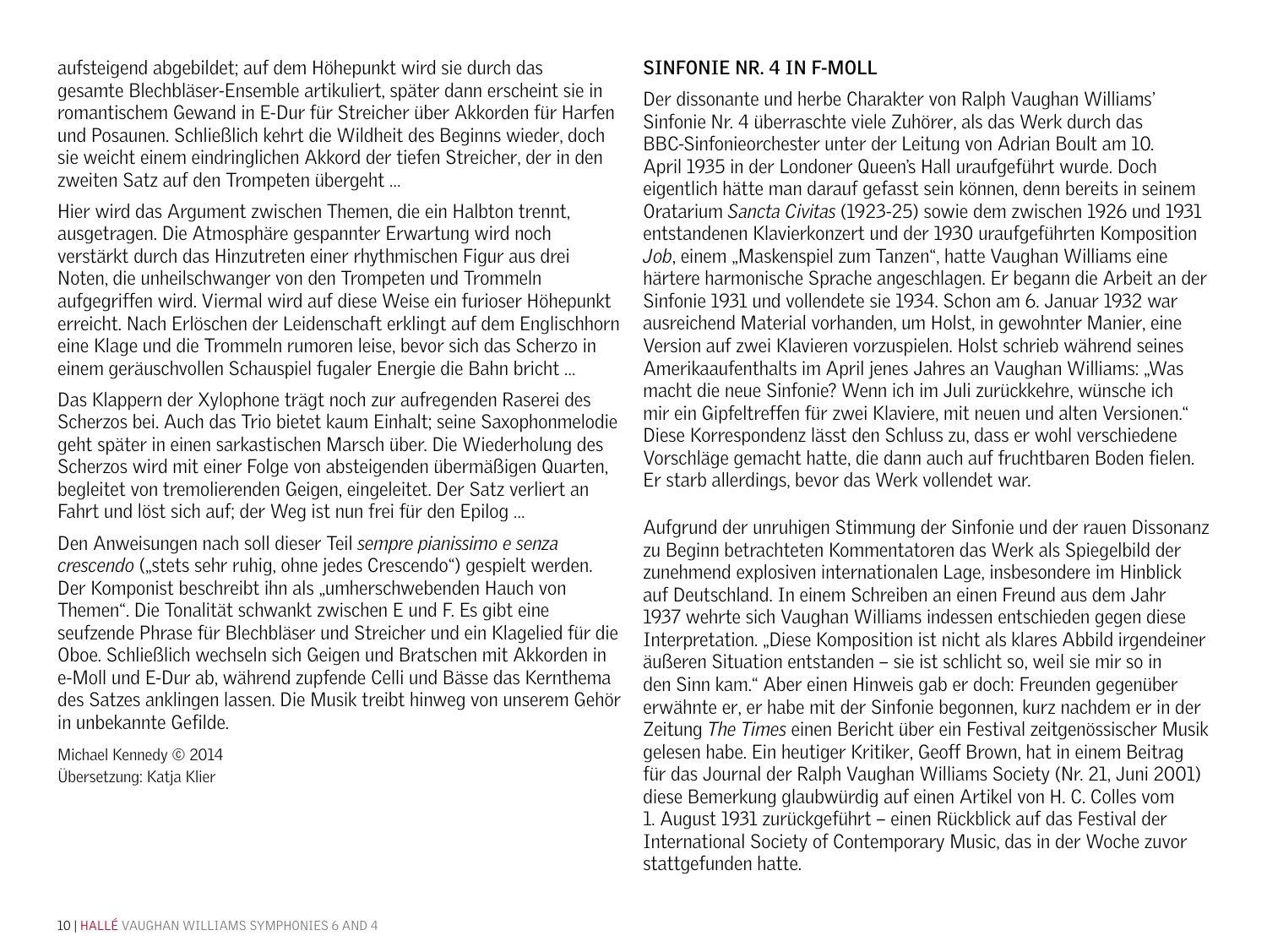Colles erörterte darin Trends der modernen Sinfoniekomposition: "Alle verwenden die gleichen Stimuli. Der Zuhörer wird zunächst durch eine Dissonanz aufgestachelt, um anschließend mit Gefühlen besänftigt und zuletzt von der Macht eines wuchtigen Höhepunkts überwältigt zu werden. Im Vordergrund steht ein sinnliches Erleben, obwohl der Komponist mit formalen Elementen der thematischen Entwicklung – wie *Fugato*, *Basso ostinato* oder Variationen – spielt … Vielleicht gibt es kein neues Prinzip zu entdecken, und so bleibt nur die Möglichkeit, gute Musik mit den alten Prinzipien zu machen ..."

Vaughan Williams mag sich bei diesen Zeilen wohl gedacht haben: "Genau wie bei Beethovens Fünfter Sinfonie." Mit seiner Vierten Sinfonie folgt er auch tatsächlich in mehrfacher Hinsicht dem Grundriss von Beethovens Fünfter Sinfonie, spielt überdies mit den "formalen Elementen" des *Fugato* und Ostinato und verwendet die "gleichen Stimuli", die Colles beschreibt. Es sind bemerkenswerte Erkenntnisse, die Geoff Brown mit seiner exzellenten Recherche zutage förderte. Wie es so oft in der Musik der Fall ist, enthält auch diese Sinfonie Züge eines Selbstporträts und vielleicht auch persönlicher Frustration. Viele von Vaughan Williams D Freunden erkannten in seiner Musik die Temperamentsausbrüche, den stürmischen Humor und die deftige Seite des Komponisten. Vielleicht sagte er deshalb bei einer Probe: "Ich weiß nicht, ob es mir gefällt, es ist jedenfalls so, wie es von mir gemeint war."

# DIE MUSIK

Der erste Satz beginnt mit zwei viertönigen Phrasen, die sich als vereinende Motive durch die gesamte Sinfonie ziehen. Als zweites Thema folgt eine leidenschaftliche Melodie für Streicher ("mit Gefühlen besänftigt"). Diese wird sodann von einem marschartigen Thema für Hörner und Streicher verdrängt, das von den Streichern in Des-Dur zum düsteren Ende des Satzes hingeführt wird.

Der langsame Satz basiert auf dem zweiten Motiv, das zunächst auf den Trompeten und Posaunen, später dann auf Holzbläsern erklingt. Gedämpfte Geigen spielen ein klageliedhaftes Thema über einem gezupften Bass, das in ein langes und trostloses Flötensolo mündet.

Das Scherzo kommt ungezügelt daher, und im Trio scheint Vaughan Williams seinen Volkstanzstil zu parodieren.

Wie bei Beethoven bricht aus einer Überleitung das Marschthema des Finales hervor – dazu spielt ein "Umpah"-Baß (wie es der Komponist ausdrückte). Reminiszenzen an den ersten Satz folgt ein fugierter Epilog, der mit der Wiederkehr der rauen Eröffnungstakte des Werkes einen "wuchtigen Höhepunkt" erreicht. Am Schluss ertönt ein Akkord in F – als schlüge eine Tür zu.

Michael Kennedy © 2008 Übersetzung: Katja Klier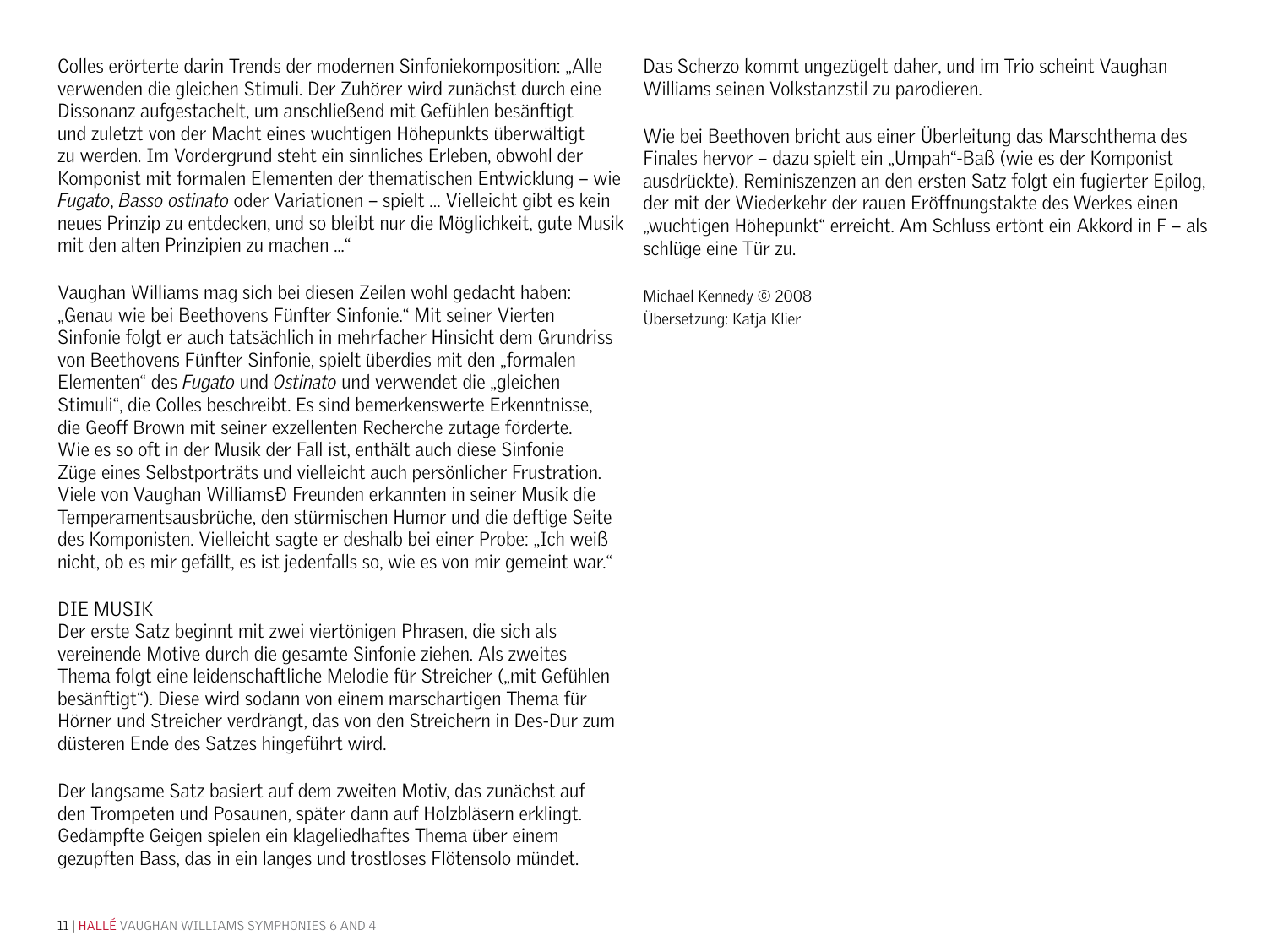# MUSIC DIRECTOR SIR MARK ELDERMARK SIR DIRECTOR VIUSIC

# **First Violins**

Lyn Fletcher Leader Sarah Ewins Associate Leader + Catherine Landen \* Tiberiu Buta Philip Brett \* Zoe Colman Peter Liang Alison Hunt \* Helen Bridges Nicola Clark \* Victor Hayes John Gralak Michelle Marsh Anya Muston Steven Proctor Anna O'Brien Anna Brigham \* Sarah Whittingham \* Luke Coomber \* Joy Becker + Liz Rossi + Sarah White + Jo Lucas + + Symphony No.6 only Publishers and Publishers and Publishers and Publishers and Publishers and Publishers and Publishers and Publishers and Publishers and Publishers and Publishers and Publishers and Publishers and Publi

# **Second Violins**

Eva Thorarinsdottir Philippa Heys Paulette Bayley Caroline Abbott Grania Royce Elizabeth Bosworth Rosemary Attree + Christine Davey + John Purton Hannah Smith Eva Petrarca Susan Voss \* Belinda Hammond \* Rob Adlard \* Dewi Tudor-Jones \* Laura Senior \*

Luke Coomber + Sian Goodwin + Sarah Percy +

#### **Violas**

Timothy Pooley Julian Mottram Piero Gasparini Robert Criswell Gemma Dunne + Chris Emerson Sue Baker Beth Fuller-Tweed + Cheryl Law + Harriet Carr Jayne Coyle \* Christina Bean Katrina Baker Amy Hark \* Duncan Anderson \*

# **Cellos**

Nicholas Trygstad Simon Turner Dale Culliford David Petri Jane Hallett Clare Rowe Julie-Anne Manning \* Paul Grennan + Rebecca Harney Maya Kashif \* Esther Harriott \* Tim Smedley + Svetlana Mochalova +

# **Double Basses**

Roberto Carrillo-Garcia Daniel Storer Yi Xin Han Beatrice Schirmer Natasha Armstrong Rachel Meerloo

Mike Escreet \* Mhairi Simpson \* Sian Holland + Marianne Schofield +

# **Flutes**

Katherine Baker + Bronte Hudnott + Joanne Boddington \* Jessica Jiang \*

#### **PICCOLO**

Sarah Miller \* Joanne Boddington +

# **Oboes**

Stéphane Rancourt + Hugh McKenna Matthew Jones \*

**Cor Anglais** Tom Davey

#### **Clarinets**

Sergio Castelló López + Jill Allan + Jernej Albrecht \* Sarah Masters \*

**Bass Clarinet** James Muirhead

**SAXOPHONE** Carl Raven +

# **Bassoons**

Gretha Tuls + Georgina Powell + Lully Bathurst \* Graham Hobbs \*

#### **Contra Bassoon**

Laura Vincent \* Adam Treverton Jones +

#### **Horns**

Laurence Rogers Jonathan Harris + Richard Bourn Julian Plummer Andrew Maher Jon Harris \*

# **Trumpets**

Gareth Small Tom Osborne Kenneth Brown Tracey Redfern \*

#### **Trombones**

Katy Jones Roz Davies + Elizabeth Bannan + Paul Exton-McGuiness \* Chris Jones \*

# **Bass Trombone**

Matyas Veer + Mark Frost \*

# **TURA**

**Ewan Easton MBE** 

#### **TIMPANI Timpani**

John Abendstern

#### **Percussion**

David Hext Riccardo Lorenzo Parmigiani + Erika Öhman Mark Wagstaff<sup>\*</sup> Oliver Pooley \*

#### 12 | HALLÉ VAUGHAN WILLIAMS SYMPHONIES 6 AND 4

**Harp**

Marie Leenhardt Eira Lynn Jones +

\* Symphony No.4 only